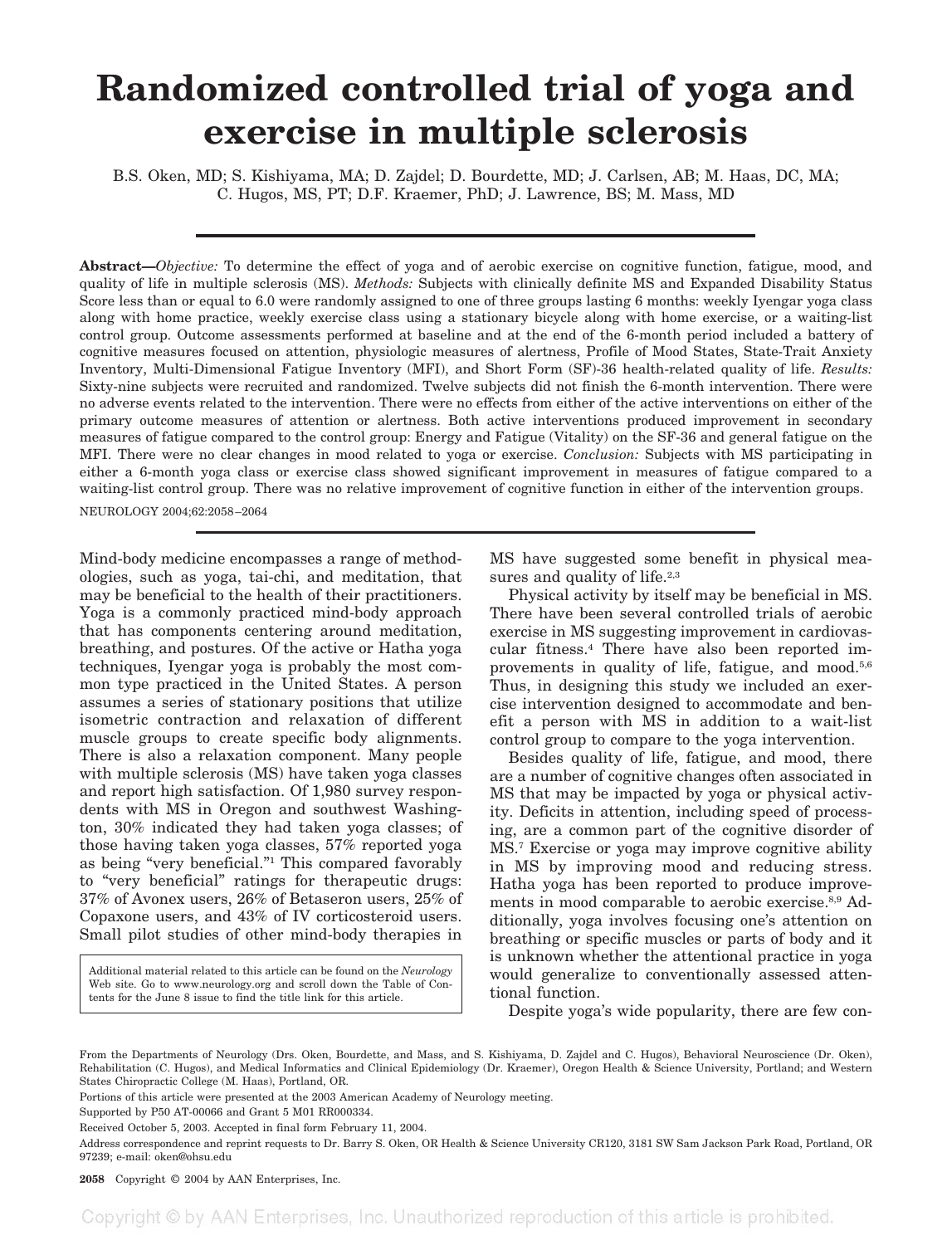trolled yoga studies in any neurologic disorder using objective quantitative outcome measures and these studies often have small numbers of subjects.10-12 Further, despite the widespread advocacy and use of yoga in MS, there have been no controlled clinical trials. To help address this issue, we performed a randomized 26-week trial of yoga in MS in comparison to exercise and wait-list control groups.

**Methods.** *Study design.* This was a 6-month parallel-group, randomized controlled trial performed in adults with MS that had the approval of the OHSU Institutional Review Board. All subjects provided written informed consent. After completion of the baseline evaluations, subjects were randomized to one of the three experimental groups lasting 6 months: yoga class, exercise class, or wait-list control group. To ensure acceptance of the protocol, wait-list subjects were told they could enroll in either a yoga or exercise class after the 6-month period at no cost.

Subjects were randomly assigned to treatment groups in this study using a modified minimization scheme in such a way as to maintain balance across multiple stratification variables with relatively small numbers of subjects. Cohorts were recruited and then treatment group assignments were made for the entire cohort at one time. A cohort is a group of subjects enrolled within a 1-month period that allowed for active intervention subjects to begin their exercise and yoga classes at the same time. The stratification variables were age group (less than 50 years old and 50 years or older), sex, and baseline Expanded Disability Status Scale (EDSS) (less than or equal to  $2.\overline{5}$  and greater than 2.5). Treatment assignment was made by the project statistician who was otherwise uninvolved with the assessments. Initially, all the subjects in each of the cohorts were randomly ordered ensuring this assignment scheme is, in fact, random. Then, the minimization approach of Taves<sup>13</sup> was used as a starting point. This process minimizes the absolute differences between the groups for each possible assignment of the next patient to treatment groups. Where these absolute differences are equal in two or three groups, the subject was assigned randomly (with probability of being assigned to one group equal across groups). The minimization approach was modified to account for randomization within cohorts prior to treatment assignment.

*Subjects.* Subjects were recruited through the local newspaper, the OHSU newsletter Web site, the newsletter of the local MS Society, and through the OHSU MS Center. Recruitment began January 1999 and the last cohort of subjects had outcome assessments in June 2002. A neurologist reviewed medical records for diagnostic criteria for MS.14 In order to create a consistent exercise and yoga intervention, we enrolled only subjects with an EDSS of 6.0 or less, i.e., able to walk 100 meters with at most unilateral support.<sup>15</sup>

Prospective participants were screened for other major medical problems with medical history, physical examination, and EKG to ensure the safety of the intervention and to exclude subjects with an underlying medical illness that may impair cognition. We excluded subjects with: insulin-dependent diabetes; uncontrolled hypertension; liver or kidney failure; symptomatic lung disease; alcoholism/drug abuse; symptoms or signs of congestive heart failure, ischemic heart disease, or symptomatic valvular disease; or corrected visual acuity worse than 20/50 binocularly. Color vision was intact to color dot perception on the Stroop with 100% accuracy. We excluded subjects if they had performed yoga or tai-chi in the last 6 months or were regularly performing aerobic exercise more than 30 minutes per day. Subjects spoke English as their primary language.

Initially, as for many studies with cognitive outcome measures, we planned to not include subjects taking any medications known to affect CNS function or subjects with significant psychiatric diseases including major affective disorder. However, these exclusions were immediately eliminated since we were unable to recruit subjects with these exclusions. This recruitment problem was not dissimilar to the mentioned difficulties of a recent multicenter trial of donepezil in MS.16 We simply encouraged subjects to minimize changes in CNS-active medications (e.g., modafinil and antidepressants) during the course of the study. For CNS-active medications taken on an as needed basis, subjects were asked to not take the medications within 24 hours of the assessments. The original targeted enrollment was 150 subjects with a projected power of 0.8 for the Stroop test. This was based on an estimated moderate effect size and a reasonably low dropout rate. However, it was decided to stop the enrollment at the halfway point, prior to any analysis, because these drug and psychiatric issues would add significant variance to the primary outcome measures even with, at best incomplete, statistical correction. To maintain adequate power for the primary outcome measures once these exclusions were removed would have required randomizing significantly more subjects than feasible with the budget.

*Interventions.* Yoga classes were 90 minutes in duration once per week. The yoga class was set up following discussions among certified Iyengar yoga teachers and a neurologist. The details of the design of the yoga class have been previously reported.<sup>17</sup> Briefly, the modifications to a usual Iyengar yoga class had to take into account fatigue as well as spasticity and cerebellar dysfunction. Essentially all poses were supported, either with a chair or having the subject on the floor or against the wall. Within that framework, 19 poses were instructed, although not all each week. The sequence of poses minimized exertion in getting up or down. Each pose was held for approximately 10 to 30 seconds with rest periods between poses lasting 30 seconds to 1 minute. Participants were encouraged to honor individual limits and hold the pose for less time if necessary. All poses were adapted to suit individual needs and modifications of some of the poses were taught for periods of lowered ability, e.g., during an exacerbation. There was an emphasis on breathing for concentration and relaxation during the session. Each class ended with a 10-minute deep relaxation with the subject lying supine. Progressive relaxation, visualization, and meditation techniques were introduced during this time. Daily home practice was strongly encouraged. Subjects were given a booklet demonstrating the specific poses practiced to assist in their home practice.

The aerobic exercise intervention arm was directed by a physical therapist with extensive experience with the MS population. The intervention was analogous to the yoga intervention with one class per week along with home exercise. The aerobic exercise consisted of bicycling on recumbent or dual-action stationary bicycles. The weekly exercise class began and ended with about 5 minutes of stretching of cycling muscles. Participants were instructed to stretch to a gentle pull but not to the point of pain and hold it for 15 to 30 seconds while breathing. Subjects monitored cycling intensity using the modified Borg Rate of Perceived Exertion scale.18 Subjects were instructed to exercise at the 2 to 3 or very light to moderate intensity on the scale, i.e., they were able to converse during the sessions. There was no monitoring of heart rate. Although cycling was the usual mode of exercise, periodically participants were given the option of exercising on a Swiss ball. Occasional variety was provided by batting a balloon among participants while cycling and adding some arm, trunk, and balance work. Subjects continued bicycling until they were ready to stop because of fatigue, onset of other MS symptoms, or they reached their personal goal (e.g., 1 hour for several subjects). Subjects were given an exercise bicycle for home use if they did not already have one. Subjects were encouraged to exercise regularly at home (on bicycles and any other modes of exercise of choice) in addition to the weekly class session.

Compliance with the interventions was assessed by study participants daily filling out 2-week log sheets that recorded whether they exercised or practiced yoga and for how long. Class attendance was also recorded.

*Assessments.* After screening medical history, physical examination, and routine EKG, baseline assessments of outcome measures were performed. Baseline assessments were performed before subjects were randomized and occurred 1 to 30 days before the classes started. The practical limitations on the rate of testing participants necessitated three separate cohorts of subjects. Each cohort contained 23 subjects, each of whom was allocated to one of the three intervention arms. Outcome assessments were done at baseline and 6 months. There was also a 3-month visit although not all outcome measures were obtained at this mid-study visit and these data were not included in the analysis. On the baseline visit, demographic data were recorded and the oral reading on the Wide Range Achievement Test (WRAT) 3rd edition<sup>19</sup> was administered to assess equality of educational achievement in the three intervention groups.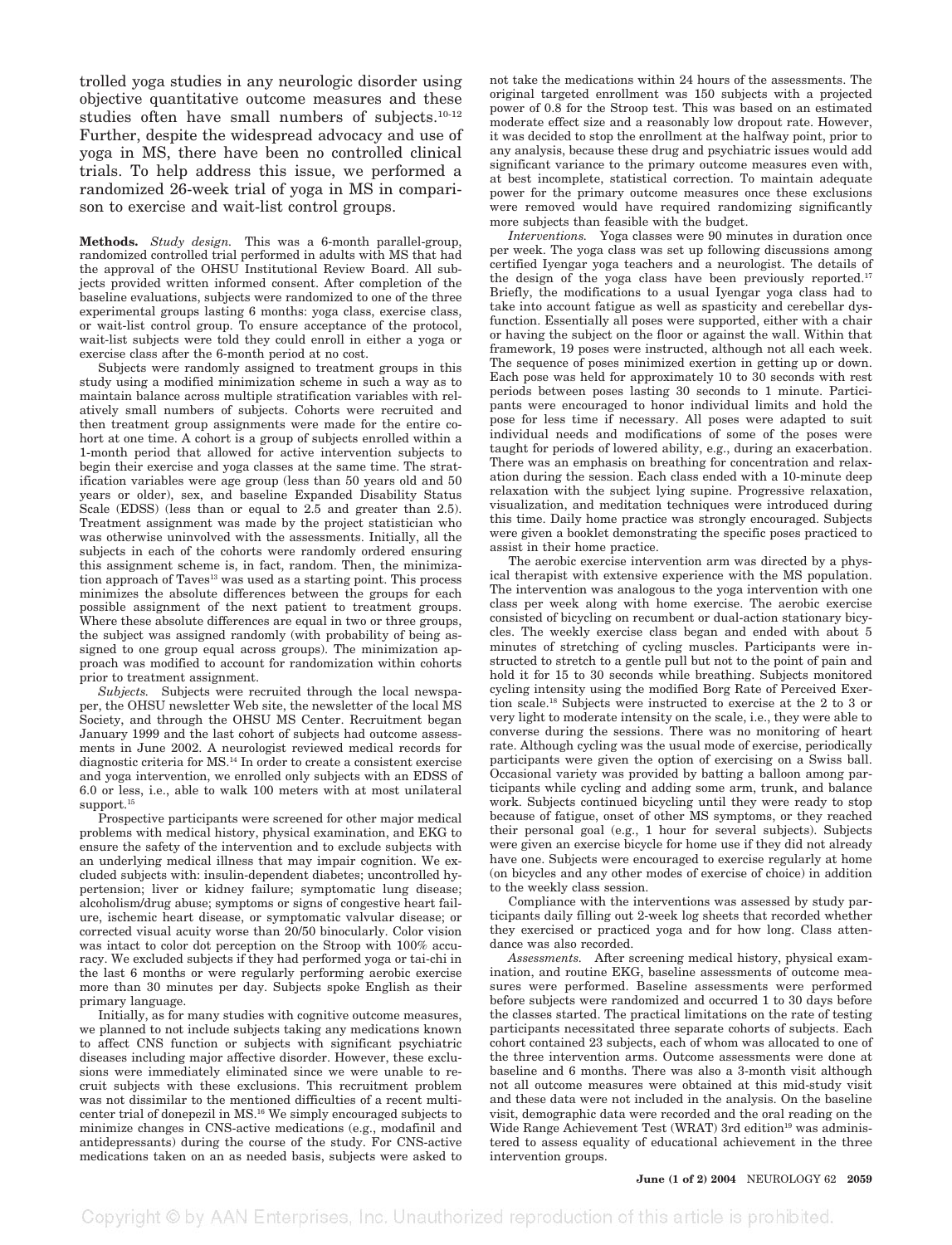It was important to plan carefully to maintain blinding of the assessors generating the outcome measures, since the subjects were non-blinded. Only a single liaison person who was responsible for direct phone calls to subjects was unblinded, and this person did not participate in one on one testing after randomization, i.e., after the baseline assessment. The 3- and 6-month assessments were planned carefully to ensure continued blinding. Some of the outcome measures were done independently of any assessor (self-rating forms). For the in-person evaluations, the liaison person scheduling the appointment instructed the subjects to not tell the assessor what intervention group they were in. A reminder call the day prior to the assessment was made and subjects reminded to not speak about their intervention group. Even with these precautions there were rare instances of unblinding. However, the assessments were objective and many were computer based and scored. The blinded research staff maintained equipoise about potential results of the study. The data analysis was blinded to intervention group.

No assessments were performed within 50 days of an exacerbation, defined as new, recurrent, or worsening neurologic symptoms present for more than 24 hours, documented by neurologic examination and not associated with a febrile illness. Subjects with MS with a recent exacerbation were retested as soon as they were more than 50 days post exacerbation onset. During this time, they continued the intervention to which they were initially randomized to whatever degree they could.

The baseline and outcome sets of cognitive assessments were performed at the same time of day for each subject, at their preferred time either in the morning or afternoon. The subjects were instructed to refrain from alcohol consumption for 24 hours prior to the testing. They were allowed to ingest their usual dose of morning caffeine.

*Cognitive measures.* The cognitive assessments focused on aspects of attention (focusing attention, shifting attention, dividing attention, and sustaining attention) that may be impaired in subjects with MS and were also thought to be most likely to be improved with the intervention. The Stroop Color and Word Test<sup>20</sup> color-word interference was used as a measure of ability to focus attention. The covert orienting of spatial attention task compares reaction time (RT) when targets are validly cued, neutrally cued, invalidly cued, or not cued.21-23 Median RTs were calculated for the four cue conditions and the change in RT to validly cued circles from the beginning to last quartile was used as a measure of mental fatigue or vigilance. The attentional shifting task utilized was adapted from that used in the Cambridge Neuropsychological Test Automated Battery and is related to the Wisconsin Card Sorting Test. It allows attentional shifting to be broken down into three types: intradimensional, reversal, and extradimensional.<sup>24</sup> The outcome measure was the percentage of error trials and numbers of shifts correctly performed prior to completion. A modified Useful Field of View task was chosen as a divided attention test since it has been used in MS and has ecologic validity in relationship to driving ability25,26 and has been previously shown to be changed in people with MS.27 Our modification determined a precise temporal threshold. Simple visual RT was measured at the beginning and end of the test session. The difference in median RT between the end and beginning of the session was used as a measure of vigilance or mental fatigue. The Paced Auditory Serial Addition Test (PASAT) was also administered.<sup>28,29</sup> In case there were effects of the intervention on alertness and attention, we performed other cognitive tasks to determine the specificity of the effect: the Wechsler Memory Scales III Logical Memory<sup>30</sup> (delayed memory adjusted for immediate recall) and the Wechsler Adult Intelligence Scale III Similarities.31

*Alertness, mood, fatigue, and quality of life.* Alertness was measured with two subjective scales, the Stanford Sleepiness Scale (SSS)<sup>32</sup> and the Profile of Mood States (POMS)<sup>33</sup> subscales, and an objective measure based on EEG frequency analysis as we have previously done.<sup>23</sup> The only EEG frequency analysis measures used for this analysis were posterior median power frequency and relative alpha activity recorded from the eyes closed rest and eyes closed attentive state. We have previously shown these alertness measures to be sensitive to drug effects.23,34 The SSS was administered at the beginning and end of the cognitive testing sessions. Subjects took the POMS once at the end of the session. We used the POMS mood subscales as well since it has been reported to show improvement with an exercise intervention in MS study<sup>5</sup> and with a Hatha yoga intervention in young adults.8

Mood, including measures of fatigue and vigor, was assessed using the POMS.33 Fatigue was also assessed using the Multidimensional Fatigue Inventory (MFI).35 Depression was assessed by the POMS and the CESD-10.36 Stress was assessed using the State Trait Anxiety Inventory (STAI).37 Health-related quality of life was assessed by the Short Form (SF)-36.38 The MFI, POMS, STAI, and SF-36 were filled out by the subjects at home and reviewed by the research assistant at the time of the cognitive testing to help minimize the duration of the assessment session.

*Physical measures.* As part of the standard MSFC, 25-foot timed walk and the 9-Hole Peg Test were performed. Subjects performed a measure of forward bend flexibility: the chair sit and reach.39 Subjects were asked to stand as long as they could on one leg with and without their eyes open. Data from subjects requiring an aid to stand were eliminated from this particular outcome analysis.

*Data analysis.* The analysis used all randomized subjects who completed the 6-month study and no attempt was made to impute missing variables.

Comparisons of the baseline factors age, MSFC, and EDSS among the three intervention groups were done using an analysis of variance. The outcome data were analyzed using an analysis of covariance (ANCOVA) approach with baseline value as the covariate, indicator variables for each of the two active groups (i.e., yoga and exercise), and the interactions of the indicators with baseline. In addition, three baseline factors (age, EDSS, and sex) were evaluated as potential confounding variables. The numeric values of age and of EDSS were included in these models rather than grouping the numeric values into categories.

The following approach was used to determine the "best" ANCOVA model for each response. Backward variable elimination determined which among baseline, age, EDSS, and an indicator for age were significant predictors. Any predictor significant at 0.10 was included in the next stage of model fitting. Second, indicator variables for the two active groups and the interactions of these indicators with baseline were added to the best model above. Partial F-tests were used to test whether the two interaction terms were simultaneously equal to zero. If the interactions were not significant, partial F-tests were also used to simultaneously test whether the two group indicators were simultaneously equal to zero. If either hypothesis was rejected, backward elimination was used to eliminate any individual terms that were not significant (using a significance level of 0.05). Residuals from the best model were assessed to determine if normality was violated (in particular if there was substantial skewness). If so, one or more transformations (the natural logarithm, square root, or the rank transformation, in order) were evaluated by following this same approach.

The primary outcome measures were assessment of alertness based on EEG median power frequency and color-word interference on the Stroop Color and Word Test.20 No Bonferroni adjustments were made for multiple outcome measures. The secondary measures were the rest of the cognitive assessments, self-rated scales (MFI, POMS, CESD-10, SF-36), and the physical measures.

**Results.** Following phone screening of 129 subjects, 69 eligible subjects gave informed consent and were randomized to one of three groups (figure). Forty potentially eligible subjects declined the study for various reasons including practical issues (could not attend a weekly class, too far a drive to the class site), not wanting to accept randomization (e.g., wanted to start a yoga class and would not accept randomization to a wait-list group), and religious reasons (one subject believed that the yoga class conflicted with religious beliefs). Characteristics of the enrolled subjects are shown in table 1. There were no significant differences in age, baseline EDSS, MSFC, or WRAT among the three groups (*p* values all greater than 0.1). Twelve subjects did not complete the 6-month intervention and the dropout rate was not significantly different across the groups as assessed by Pearson chi-square  $(p = 0.23)$ . The 17% dropout rate was not related to adverse events

**2060** NEUROLOGY 62 **June (1 of 2) 2004**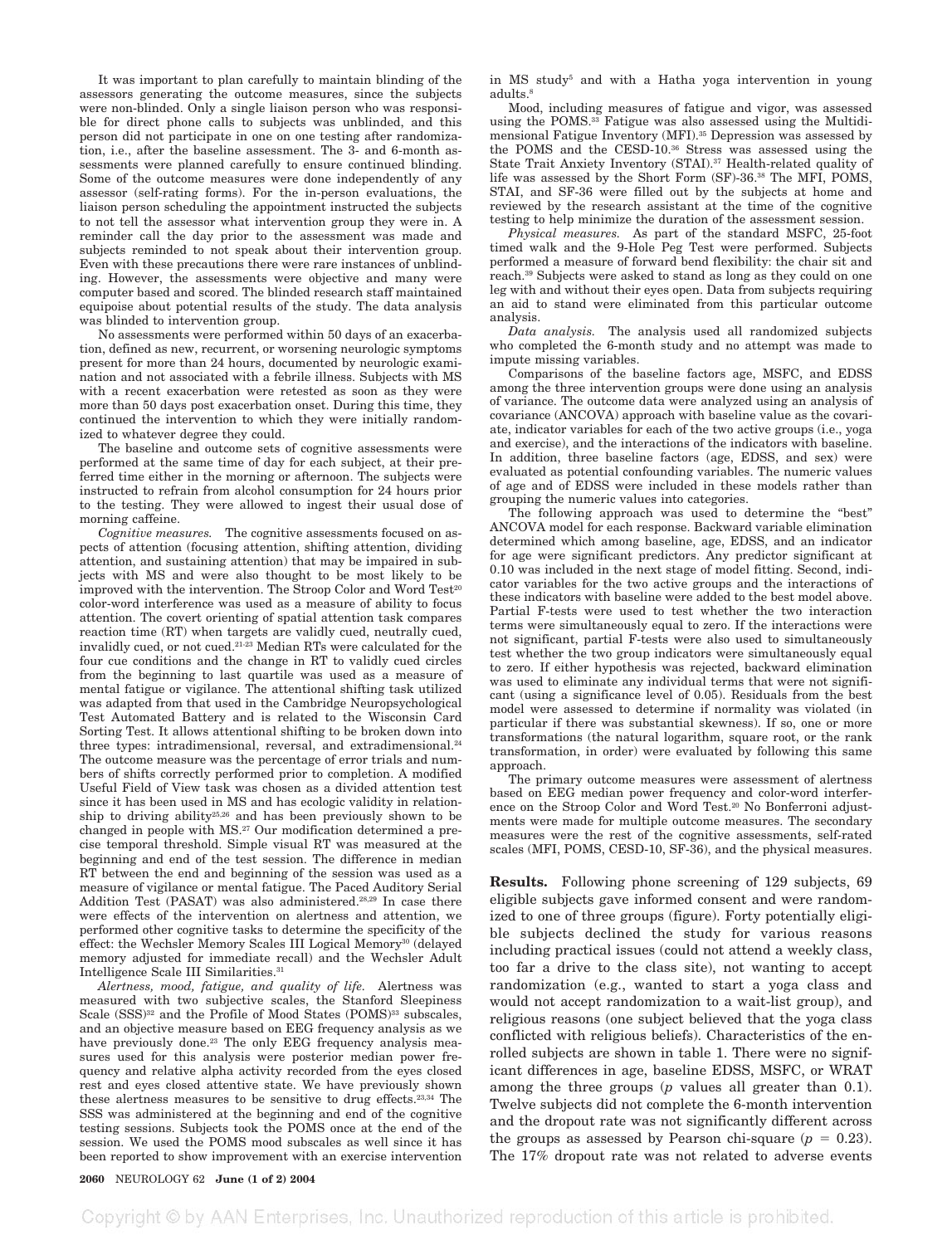

*Figure. Numbers of subjects screened, enrolled in study, randomized, dropped out, and analyzed.*

since there were no adverse events related to the intervention. There were six adverse events reported: three for unrelated surgeries; two MS exacerbations, one in the yoga and one in the exercise group; and one low back pain related to an auto accident. The most common cause for dropping out of the study was the inability to attend classes for various reasons (family health issues, time constraints, too far to get to class, and new personal health issues not related to the intervention). There were several dropouts related to dissatisfaction with the randomization group (wait-list and exercise) despite the subjects having been given a clear explanation of the randomization process and the subjects having to specifically verbally consent to accept the random assignment in addition to signing the consent form that contained this information as well.

Of the subjects who completed the 6-month exercise intervention arm, attendance rate at the weekly classes was 65%. Home exercise occurred on an average of 45% of the days other than the class day and lasted an average of 32 minutes (range 15 to 57 minutes). For the group completing the 6-month yoga intervention, attendance rate was 68%; home practice occurred on 51% of the non-class days and averaged 39 minutes (range 14 to 80). None of these active group differences were significant.

There was no effect of assignment group on any of the cognitive function or alertness measures, which included

the primary outcome measures for this study (table 2 and supplementary data, available at www.neurology.org).

The active intervention groups were significantly better than the wait-list control group on several self-rated measures. The SF-36 quality of life measure demonstrated an assignment group effect on Vitality  $(p < 0.001)$ , which has been also named Energy and Fatigue<sup>40</sup> (see table 2 and supplementary data, available at www.neurology.org). Both treatment groups demonstrated similar improvements compared to the wait-list control group. The Health Transitions subscore on the SF-36 was slightly different in the yoga group  $(p < 0.01)$  but there was an interaction with baseline score such that only people who self-rated themselves at baseline worse than they were a year ago may have improved. On the MFI there was an effect on general fatigue with either intervention  $(p < 0.01)$  but no clear effect on the other domains of the MFI (see table 2). The POMS subscales including Fatigue and Depression, the CESD-10, and the State Trait Anxiety measure demonstrated no significant changes from the interventions (see supplementary data, available at www.neurology.org).

Several measures that were included because they were thought to be potentially sensitive to the physical aspects of the intervention (chair sit and reach and one-legged standing) did not demonstrate any significant changes from the interventions.

Baseline SF-36 Energy and Fatigue and MFI General Fatigue were not correlated with EDSS, and there was only a borderline significant correlation between SF-36 Energy and Fatigue and MSFC (see supplementary data, available at www.neurology.org). There were more significant correlations between these two fatigue measures and the two depression measures, the CESD-10 and POMS Depression subscore. However, the improvements in fatigue based on the changes in the SF-36 Energy and Fatigue score and MFI General Fatigue score were not correlated to baseline CESD-10 or EDSS scores and covarying for CESD-10 scores produced no significant change in the effect of the interventions on the fatigue measures.

**Discussion.** This is the first randomized controlled trial of yoga in MS. The trial demonstrated that a 6-month yoga program improved fatigue to the same degree as a traditional exercise program and was adhered to at a level comparable to that of a traditional exercise program. More specifically, the interventions produced improvements in fatigue as assessed by the MFI (General Fatigue) and the SF-36 Energy and Fatigue (Vitality) dimension of the SF-36. The yoga and aerobic exercise program produced no significant changes compared with the

*Table 1 Subject demographics by group for all subjects whose baseline and 6-month data were available*

| Groups       | Total | Women | Men    | Age, y          | <b>EDSS</b>   | <b>MSFC</b>    | WRAT-R         |
|--------------|-------|-------|--------|-----------------|---------------|----------------|----------------|
| Exercise     | 15    | 13    | $^{2}$ | $48.8 \pm 10.4$ | $2.9 \pm 1.7$ | $0.18 \pm 0.6$ | $50.5 \pm 3.1$ |
| Yoga         | 22    | 20    | $^{2}$ | $49.8 \pm 7.4$  | $3.2 \pm 1.7$ | $0.13 \pm 0.8$ | $49.0 \pm 4.3$ |
| Waiting list | 20    | 20    |        | $48.4 \pm 9.8$  | $3.1 \pm 2.1$ | $0.04 \pm 0.7$ | $48.7 \pm 6.4$ |

Means  $\pm$  SD are shown. The EDSS range was 1.5–6.0 in all groups.

EDSS Expanded Disability Status Scale; MSFC Multiple Sclerosis Functional Composite; WRAT Wide Range Achievement Test.

**June (1 of 2) 2004** NEUROLOGY 62 **2061**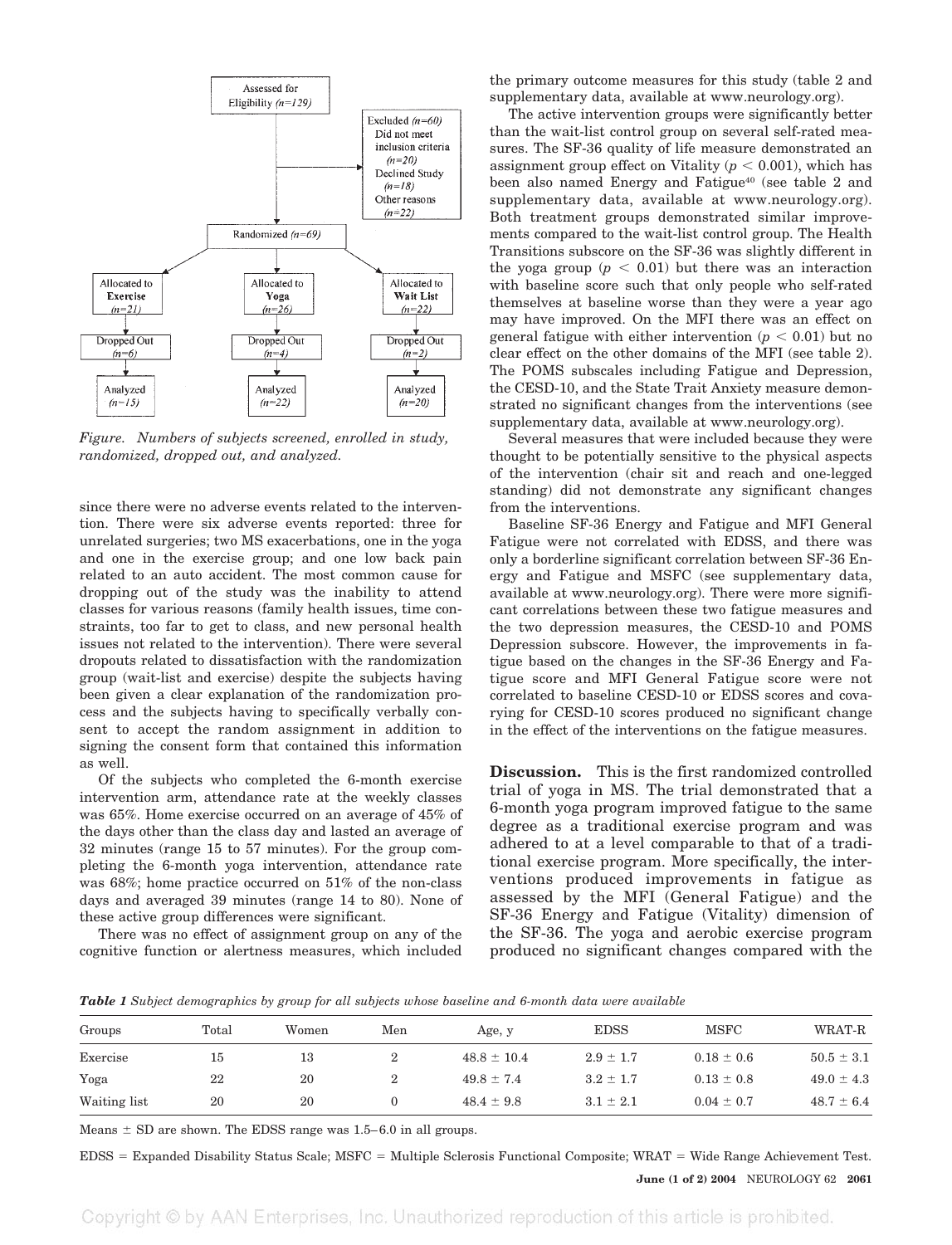*Table 2 Baseline and 6-month outcomes data on all subjects for whom both data points were available*

| Outcome measures                  | Time point      | Exercise          | Yoga              | Wait list       |
|-----------------------------------|-----------------|-------------------|-------------------|-----------------|
| Stroop Color-Word Interference    | <b>Baseline</b> | $10.1 \pm 3.7$    | $10.8 \pm 6.0$    | $11.0 \pm 7.1$  |
|                                   | End of study    | $9.9 \pm 6.2$     | $8.5 \pm 4.5$     | $8.1 \pm 4.4$   |
| <b>EEG Median Power Frequency</b> | <b>Baseline</b> | $9.7 \pm 1.1$     | $9.7 \pm 0.8$     | $9.7 \pm 0.9$   |
|                                   | End of study    | $9.2 \pm 1.2$     | $9.2 \pm 1.1$     | $9.4 \pm 1.1$   |
| SF-36 Health Survey               |                 |                   |                   |                 |
| Physical Functioning              | <b>Baseline</b> | $62.0 \pm 25.9$   | $58.6 \pm 31.6$   | $58.1 \pm 19.0$ |
|                                   | End of study    | $60.0 \pm 27.9$   | $61.0 \pm 31.6$   | $58.1 \pm 23.3$ |
| Physical Health Impact            | <b>Baseline</b> | $76.7 \pm 25.8$   | $50.0 \pm 44.0$   | $40.3 \pm 37.5$ |
|                                   | End of study    | $61.7 \pm 41.0$   | $48.8 \pm 39.1$   | $52.8 \pm 43.6$ |
| <b>Bodily Pain</b>                | <b>Baseline</b> | $55.1 \pm 13.3$   | $71.0 \pm 19.8$   | $65.1 \pm 26.0$ |
|                                   | End of study    | $70.8 \pm 17.4$   | $69.6 \pm 17.3$   | $68.9 \pm 25.3$ |
| General Health                    | <b>Baseline</b> | $62.7 \pm 15.6$   | $60.7 \pm 24.8$   | $49.9 \pm 19.1$ |
|                                   | End of study    | $61.0 \pm 16.0$   | $60.3 \pm 18.4$   | $55.4 \pm 16.5$ |
| <b>Energy and Fatigue</b>         | <b>Baseline</b> | $45.7 \pm 22.7$   | $43.1 \pm 17.7$   | $39.7 \pm 18.1$ |
|                                   | End of study    | $52.8 \pm 18.8^*$ | $51.2 \pm 16.7^*$ | $36.7 \pm 18.1$ |
| Social Functioning                | <b>Baseline</b> | $83.3 \pm 16.8$   | $72.0 \pm 24.0$   | $66.0 \pm 27.1$ |
|                                   | End of study    | $81.7 \pm 24.0$   | $64.9 \pm 17.9$   | $70.8 \pm 23.5$ |
| Emotional Health Impact           | <b>Baseline</b> | $82.2 \pm 27.8$   | $72.4 \pm 32.4$   | $72.2 \pm 43.2$ |
|                                   | End of study    | $88.9 \pm 30.0$   | $87.3 \pm 24.7$   | $72.2 \pm 36.6$ |
| Mental Health                     | <b>Baseline</b> | $79.2 \pm 16.4$   | $73.7 \pm 12.9$   | $75.6 \pm 18.8$ |
|                                   | End of study    | $83.7 \pm 10.5$ † | $73.5 \pm 14.3$   | $75.6 \pm 14.3$ |
| <b>Health Transition</b>          | <b>Baseline</b> | $43.3 \pm 22.1$   | $42.9 \pm 25.2$   | $58.3 \pm 22.7$ |
|                                   | End of study    | $36.7 \pm 28.1$   | $35.7 \pm 20.8^*$ | $48.6 \pm 20.1$ |
| <b>MFI</b>                        |                 |                   |                   |                 |
| General Fatigue                   | <b>Baseline</b> | $13.2 \pm 4.0$    | $14.7 \pm 3.3$    | $15.1 \pm 3.4$  |
|                                   | End of study    | $12.1 \pm 2.8$ ‡  | $13.0 \pm 2.9$    | $14.9 \pm 3.0$  |
| <b>Physical Fatigue</b>           | <b>Baseline</b> | $13.2 \pm 4.6$    | $13.9 \pm 3.5$    | $14.4 \pm 4.0$  |
|                                   | End of study    | $10.8 \pm 4.0$    | $12.1 \pm 4.4$    | $13.9 \pm 4.5$  |
| Reduced Activity                  | <b>Baseline</b> | $10.5 \pm 3.8$    | $12.2 \pm 4.7$    | $12.9 \pm 4.2$  |
|                                   | End of study    | $9.9$ $\pm$ $3.9$ | $11.2 \pm 4.1$    | $11.5 \pm 4.5$  |
| Reduced Motivation                | <b>Baseline</b> | $7.9 \pm 2.7$     | $10.1 \pm 3.4$    | $10.4 \pm 3.2$  |
|                                   | End of study    | $7.7 \pm 3.4$     | $9.2 \pm 3.0$     | $9.8 \pm 3.0$   |
| Mental Fatigue                    | <b>Baseline</b> | $8.3 \pm 4.8$     | $11.4 \pm 4.7$    | $11.7 \pm 3.5$  |
|                                   | End of study    | $7.8 \pm 4.4$     | $10.7 \pm 4.0$    | $11.2 \pm 3.9$  |

 $^{\ast}$   $p$   $<$  0.001.

 $\dagger$   $p$   $< 0.05$ .

 $\ddagger p < 0.01$ .

Results are for the primary outcome measures, MFI and SF-36. Additional data on other outcome measures are available as supplemental data on the *Neurology* Web site.

 $SF-36 = Short Form-36$ ;  $MFI = Multidimensional Fatigue Inventory.$ 

wait-list control group on the primary outcome measures of alertness and attention, or on other secondary measures of cognitive function. While there are claims that yoga may affect the underlying disease process in MS, this 6-month intervention study was not designed to determine whether there would be any impact on the underlying disease.

Fatigue is a common and potentially disabling

symptom in MS.41-43 Some aspect of fatigue in MS relates to depression as we found in our study and others have found, but there are aspects of fatigue in MS that are not clearly related to depression.41,44,45 In addition to our observation, others have also observed that the fatigue symptom in MS is relatively independent of disease severity as assessed by EDSS or MRI.41,44,46 However, fatigue still contributes to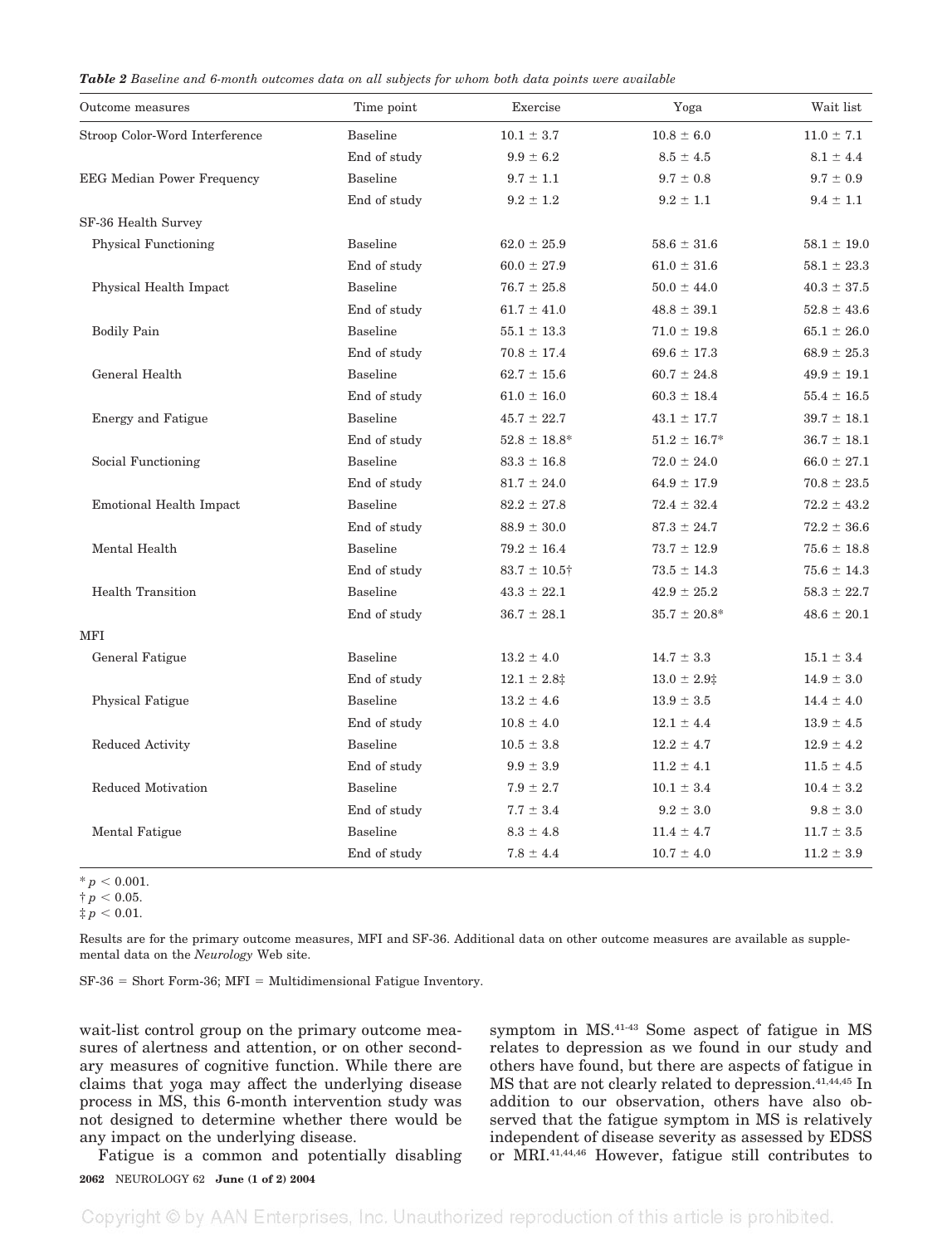impairments in health-related quality of life.47,48 The improvement in fatigue from the interventions in this study was partially independent of depression since there was not as significant an effect of the intervention on the depression measures as on fatigue. Also, the improvement in fatigue was not related to baseline levels of depression.

It is important to at least distinguish between physical and mental fatigue which some scales such as the Fatigue Severity Scale49 do not. There are other fatigue scales that distinguish physical and mental fatigue.45,50 We chose to use the MFI because it has been used in a number of neurologic disorders51,52 and has these two distinct fatigue subscales. The fact that MFI General Fatigue subscale was more significantly improved than other MFI subscales and that the Energy and Fatigue subscale on the SF-36 was the most significant suggests that the improvement is not in the realm of mental fatigue. This is further supported by the absence of any effects of the interventions on mentally fatiguing tasks and vigilance measures. Also, this observation is consistent with a prior study in MS that concluded mental fatigue did not correlate with the overall sense of fatigue as captured on the Fatigue Severity Scale.<sup>53</sup> However, it is possible that improvement in physical function is contributing to the observed improvements in fatigue given the types of questions on the MFI General Fatigue and SF-36 Energy and Fatigue subscales as well as the tendency to greater changes in MFI Physical than Mental subscales.

Most prior research on exercise in MS has focused on physiologic measurements (see review<sup>4</sup>). One study attained a 97% supervised exercise class attendance rate<sup>5</sup> but it seems unlikely that attendance rate would be sustainable for MS subjects outside a research study. That study observed improvements in the POMS on depression and anger at weeks 5 and 10 but not at week 15. They noted no change in the Fatigue Severity Scale throughout the study but did find improvements on POMS fatigue at week 10 only and thought this difference may be related to the Fatigue Severity Scale's lack of sensitivity to changes over time. Another study randomized 26 subjects with MS to either a stationary bicycle exercise program with five 30-minute supervised training sessions per week over 3 to 4 weeks or a nointervention control group.6 The exercise group did better than their baseline in Vitality and Social Interaction on the SF-36, as well as a trend toward improvement on fatigue as assessed on the Fatigue Severity Scale with no change in these measures noted in the control group.

While we showed that both interventions produced beneficial effects on measures of fatigue, the mechanism of action of these improvements is unclear and may not relate directly to the yoga or exercise. Socialization, placebo, and self-efficacy effects are other potential mechanisms. Both interventions had an element of socialization that, by itself, may have contributed to some benefits. Prior investiga-

tors have also commented on the lack of an adequate social control group for their exercise intervention study.5 There is likely some placebo effect related to the interventions. One group has already shown that psychological benefits of an aerobic exercise intervention in a group of healthy young adults could be increased simply by telling subjects that the exercise program was specifically designed to improve psychological well-being.54 The issues of placebo effect and self-efficacy, both of which may have a significant impact,55,56 are difficult to adequately control for in behavioral interventions that are necessarily non-blinded.

Although there were many secondary outcome measures, we do not believe the findings are simply random results from multiple comparisons. The *p* value for the intervention effect on the SF-36 Energy and Fatigue measure was sufficiently low that it would have been significant even with a very conservative Bonferroni adjustment. The fact that the Energy and Fatigue measure on the SF-36 and the General Fatigue measure on the MFI showed similar results also represents independent confirmation of the finding. Given the decision to end the study after 69 subjects were enrolled, the study is underpowered for medium effect sizes, approximately only 0.50 power in the ANCOVA for medium effect sizes  $(F =$ 0.25). The 20 subjects per group powers the study to 0.80 only for a moderate to large effect size  $(F =$ 0.35), e.g., a 3.5 point difference on the CESD-10. Thus, the absence of statistically significant effects on the mood and cognitive measures needs to be interpreted cautiously and is still open to investigation. There is a possibility that mood improvements contributed to these improvements in quality of life and fatigue.

The yoga and exercise classes were significantly modified from the usual community classes to take into account some of the limitations subjects with MS may have. Thus, the results of this study many not be directly generalizable to a typical community yoga or exercise class. The other potential issue related to generalizability is that our subjects were almost all women but we do not believe the results of this study would not generalize to men.

## **Acknowledgment**

The authors thank Roger Ellingson for computer programming support, Kaleeswari Arulselvam and Magda Rittenbaum who performed EDSS evaluations and assisted in testing, Eric Small, a certified Iyengar instructor, who helped with the design of the yoga class for people with MS, photographer John Estrem who generated the yoga pose pictures that were given in a booklet to subjects in the yoga intervention group, and the Multiple Sclerosis Center of Oregon for assisting with subject recruitment.

## **References**

- 1. Bourdette D, Yadav V, Shinto L. Multiple sclerosis. In: Oken BS, ed. Complementary therapies in neurology: an evidence-based approach. New York: Parthenon Publishing, 2004;291–302.
- 2. Husted C, Pham L, Hekking A, Niederman R. Improving quality of life for people with chronic conditions: the example of t'ai chi and multiple sclerosis. Altern Ther Health Med 1999;5:70–74.